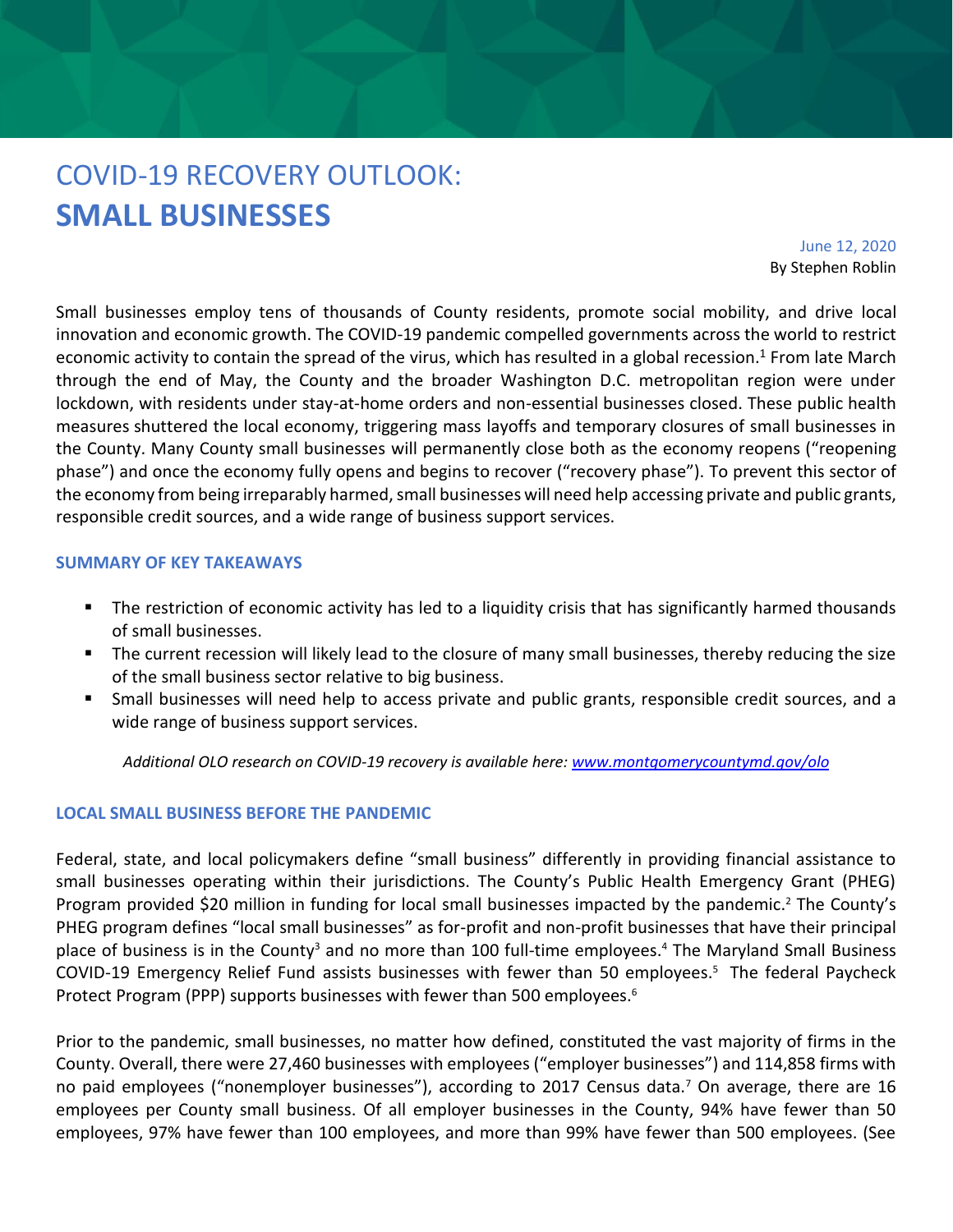Table A in the **Appendix**.) The Census Bureau does not provide data on the number of small businesses by sector. However, given their predominant share of total firms, the top sectors in the County provide a good indication of the industries in which small businesses are heavily concentrated. See **Table 1**.

| <b>Sector Ranking</b>                               | <b>Employer Businesses Percentage</b> |
|-----------------------------------------------------|---------------------------------------|
| 1. Professional, Scientific, and Technical Services | 21%<br>5,830                          |
| 2. Health Care and Social Assistance                | 14%<br>3,745                          |
| 3. Retail Trade                                     | 9%<br>2,582                           |
| 4. Other Services                                   | 9%<br>2,464                           |
| 5. Construction                                     | 8%<br>2,317                           |
| All Sectors                                         | 100%<br>27,460                        |

# **Table 1. Top Five Sectors by Number of Employer Businesses and Employees (2017)**

| <b>Sector Ranking</b>                                                       | <b>Employment Percentage</b> |      |
|-----------------------------------------------------------------------------|------------------------------|------|
| 1. Professional, Scientific, and Technical Services                         | 79,946                       | 18%  |
| 2. Health Care and Social Assistance                                        | 73,927                       | 17%  |
| 3. Administrative and Support and Waste Management and Remediation Services | 49,025                       | 11%  |
| 4. Retail Trade                                                             | 47,096                       | 11%  |
| 5. Accommodation and Food Services                                          | 34,707                       | 8%   |
| All Sectors                                                                 | 439,942                      | 100% |

Data Source: Census Business Builder. Local Business Profile - Montgomery County, Maryland.

# **CURRENT IMPACTS (MARCH TO JUNE)**

The COVID-19 pandemic has caused collective, yet varied, economic harm to small businesses in the County. The restrictions on the movement of people and business operations have deprived many small businesses of desperately needed revenue, causing a crisis of liquidity. Data are not available on the number of local small business that have been forced to permanently close. However, a recent study published by the Harvard Business School found that 1.8% of small businesses that participated in a survey conducted in late March reported that they have permanently closed.<sup>8</sup> For perspective, this rate of closings would amount to around 480 small businesses in the County. While the true number of insolvent local small businesses is unknown, hundreds and perhaps thousands may be on the verge of closing.

The newly released Census Small Business Pulse Survey provides a weekly snapshot of business conditions for small businesses—defined as "nonfarm, single-location employer businesses with 1-499 employees and receipts of \$1,000 or more."<sup>9</sup> Findings at the level of the Washington-Arlington-Alexandria, DC-VA-MD-WV metropolitan statistical area (hereinafter the "Washington D.C. region") reveal the financial fragility of local small businesses. In the first week of the survey (April 26 – May 2), the results indicate that:

- 69% had experienced a decrease in operating revenues;
- 41% had temporarily closed operations for at least one day in the previous week;
- 26% had decreased the number of paid employees in the previous week;
- 50% had decreased the number of hours worked by paid employees in the previous week;
- 41% had experienced disruptions in their supply chain;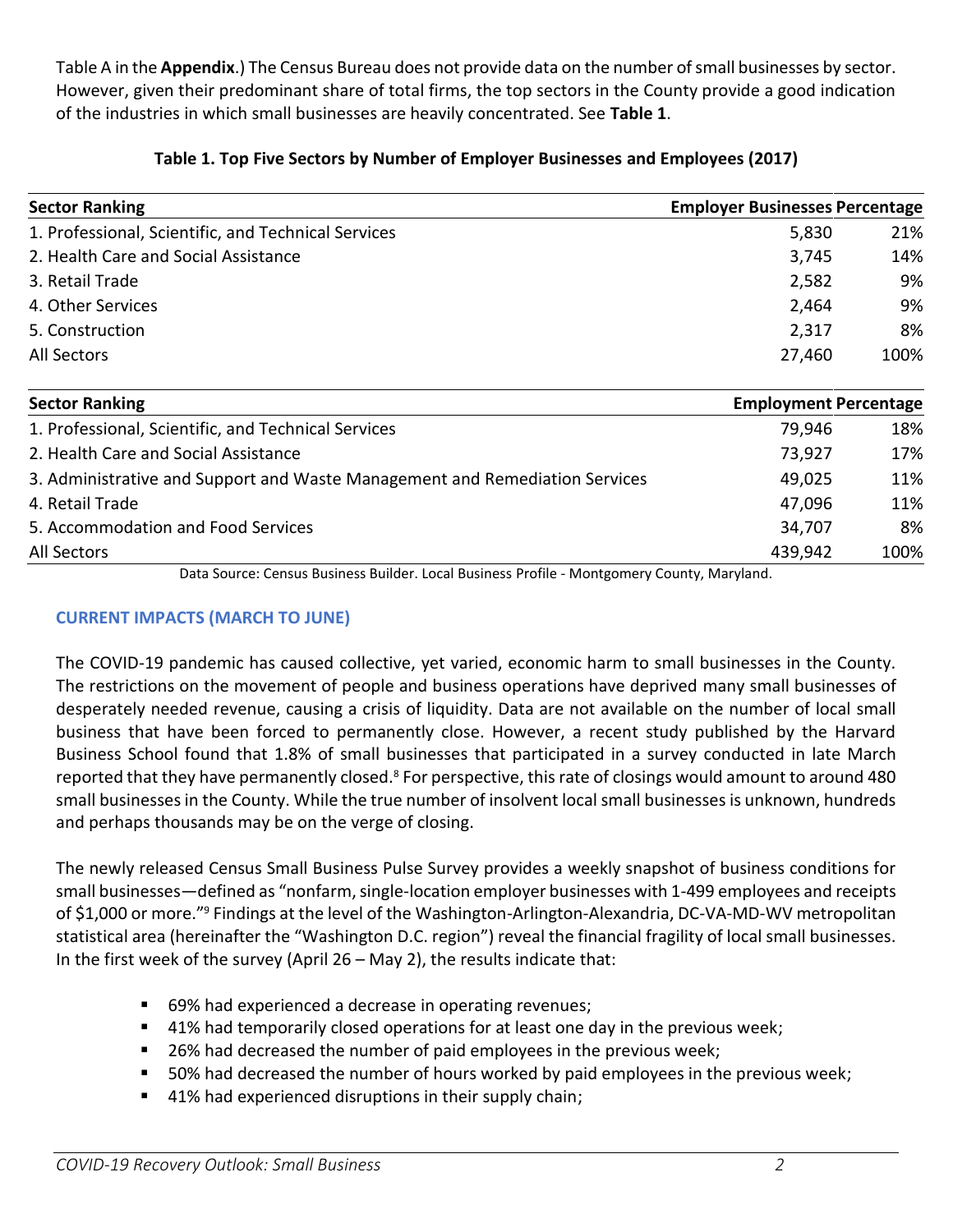- 14% had missed loan payments; and
- 28% had missed other scheduled payments (e.g. rent, utilities, and payroll).

More alarming, 73% of small businesses in the Washington D.C. region did not have enough cash on hand to cover more than two months of business operations, with 29% unable to cover more than two weeks of expenses and 7% having no cash available. See **Figure 1**. Without financial relief and/or a sharp increase in revenues, cash-strapped businesses will be at-risk of closing (if they have not already).



**Figure 1. Availability of Cash on Hand to Cover Business Operations**

Across subsequent weeks of the survey, several of the findings are trending in a positive direction. Over the five weeks of available survey data, there have been reductions in the number of businesses that have (a) enough cash to cover only two weeks of business operations, (b) closed operations for at least one day, (c) decreased the number of paid employees and total hours worked, (d) experienced supply chain disruptions, and (e) missed loan and other scheduled payments. These trends are likely due to the sharp increase (approximately 35%) in businesses that have received PPP funds. (See the **Appendix** for results for key questions in the survey.)

Despite these trends, the survey findings indicate that some small businesses in the region remain financially fragile. To illustrate, as of late May, 15% of small businesses still were unable to cover more than two weeks of expenses and 2% of small businesses had no cash available. (These figures are down 14% and 5% respectively from the week of April 26 to May 2.) OLO cannot identify these financially fragile small businesses from the Census Small Business Pulse survey. However, other studies indicate that vulnerable small businesses in the County can be identified by industry, telework feasibility, size, age, relationship with banking system, ownership identity, and workforce characteristics.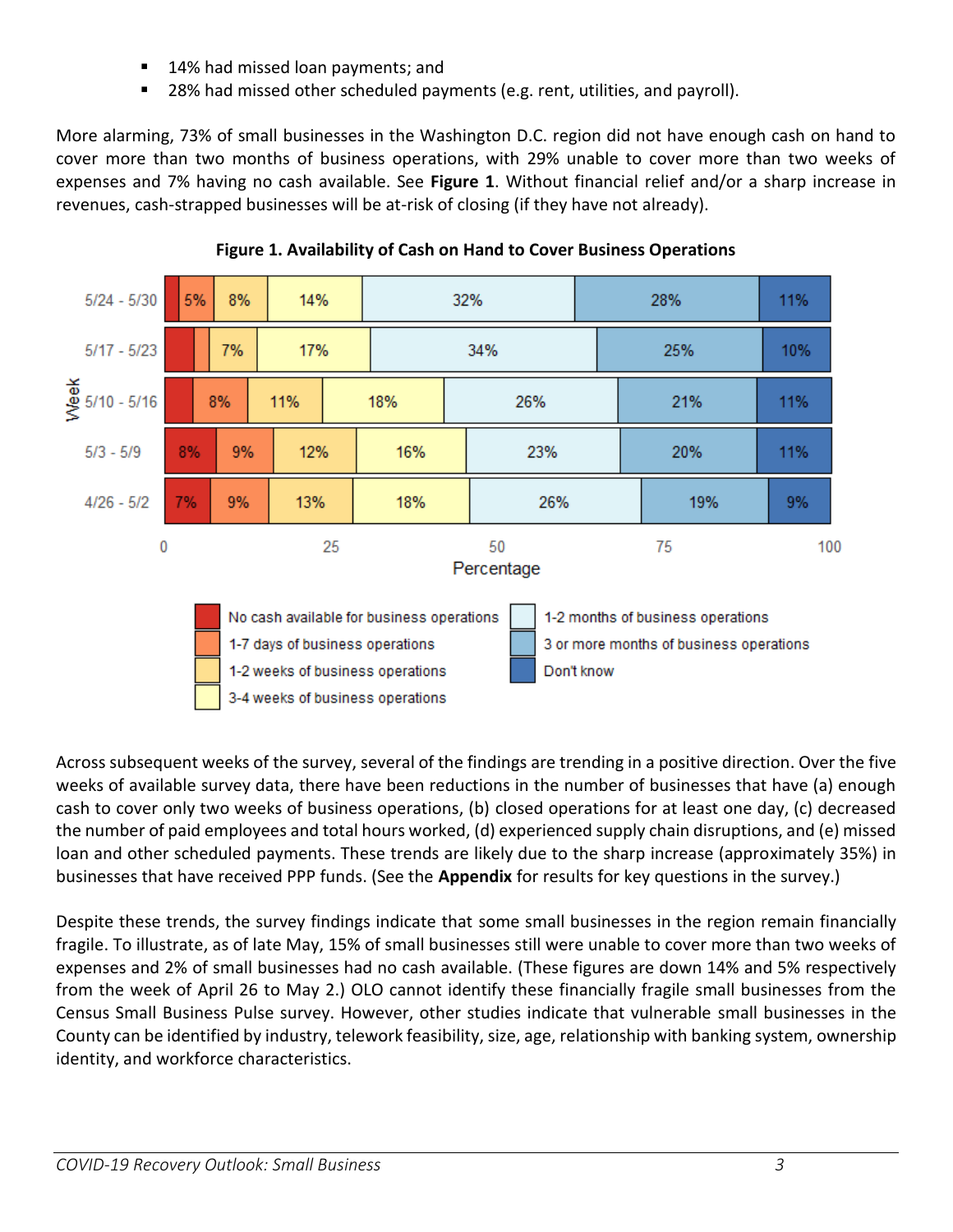#### **What small businesses have been most impacted?**

- **Smaller Businesses:** These businesses, especially those with fewer than 20 employees, have been heavily impacted for two reasons: Relative to larger business, (1) they were more likely to enter the recession in poor financial health (low profits, high credit risk, and low retained earnings), and (2) they have been less likely to receive PPP funds.<sup>10</sup>
- Sectors Dependent on Discretionary Income: The retail, arts and entertainment, personal services, food services, and hospitality industries have been most impacted by the economic restrictions. (See OLO report on the impact of COVID-19 on the hospitality sector [here.](https://www.montgomerycountymd.gov/OLO/Resources/Files/2020%20Reports/COVID-19RecoveryCommercialRealEstateHospitality.pdf)) These sectors rely on discretionary spending, which has declined sharply due to restrictions on economic activity and decreases in household income. These sectors also have been less likely to receive PPP funds.<sup>11</sup>
- **EXEDENSIES:** Businesses Reliant on In-Person Exchanges: Businesses that rely on in-person exchanges with their customers have been hindered in adopting telework to maintain operations. (See OLO report on the impact of COVID-19 on telework [here.](https://www.montgomerycountymd.gov/OLO/Resources/Files/2020%20Reports/COVID-19RecoveryTeleworkEconomicDevelopment.pdf))
- **EXP** Younger Businesses: These businesses were more likely than their older counterparts to enter the recession in poor financial health.<sup>12</sup>
- **Minimal Relationship to Banks:** Many small businesses lack formal relationships with the banking system. Indeed, previous studies found that fewer than 20% of small businesses rely on loans from banks for start-up and expansion capital.<sup>13</sup> A study by the New York Federal Reserve found that businesses that lack existing relationships with banks have been less likely to receive PPP funding.<sup>14</sup>
- **Minority-Owned Businesses:** These businesses were more likely than majority-owned businesses to enter the recession in poor financial health and have been less likely to receive PPP funds.<sup>15</sup>
- **Workforce Vulnerability to COVID-19:** Businesses with workers who are from social groups disproportionately affected by COVID-19—Black, Latinx, low-income, less educated, older, etc. — have experienced significant disruptions to business operations.<sup>16</sup>

## **IMPACTS DURING THE REOPENING PHASE**

Governor Hogan and County Executive Elrich have begun to slowly reopen the State and County economies. But until the local economy fully reopens and small businesses can operate at full capacity, the small business sector will remain highly vulnerable. For the duration of the reopening phase, the following prognosis appears likely:

The liquidity crisis facing small businesses in the County will continue for several reasons. First, consumer demand will be reduced due to sharp decreases in household income resulting from partial or full loss of employment.<sup>17</sup> Second, the supply of credit is already tightening and will likely continue to contract.<sup>18</sup> Third, given the scale of the recession, the uncertainty of future federal relief, and resource constraints at the state and local levels, relief measures may not provide the full amount of liquidity needed to help all small businesses that are hanging on by a thread. Ultimately, thousands of small businesses, especially those in the at-risk categories identified above, may close before the economy fully reopens. And many that manage to hang on until the reopening may remain financially fragile.

The survival rate of small businesses will depend heavily on the duration of COVID-19 disruptions. In the study published by the Harvard Business School, researchers asked small businesses across the country in late March on the likelihood of remaining open by the end of the year based on the duration of the disruptions. 53% of respondents believed it would be unlikely to remain open if disruptions last until July, and 61% if they last until September. These results reflect the expectations of business owners in the entire sample and thus are not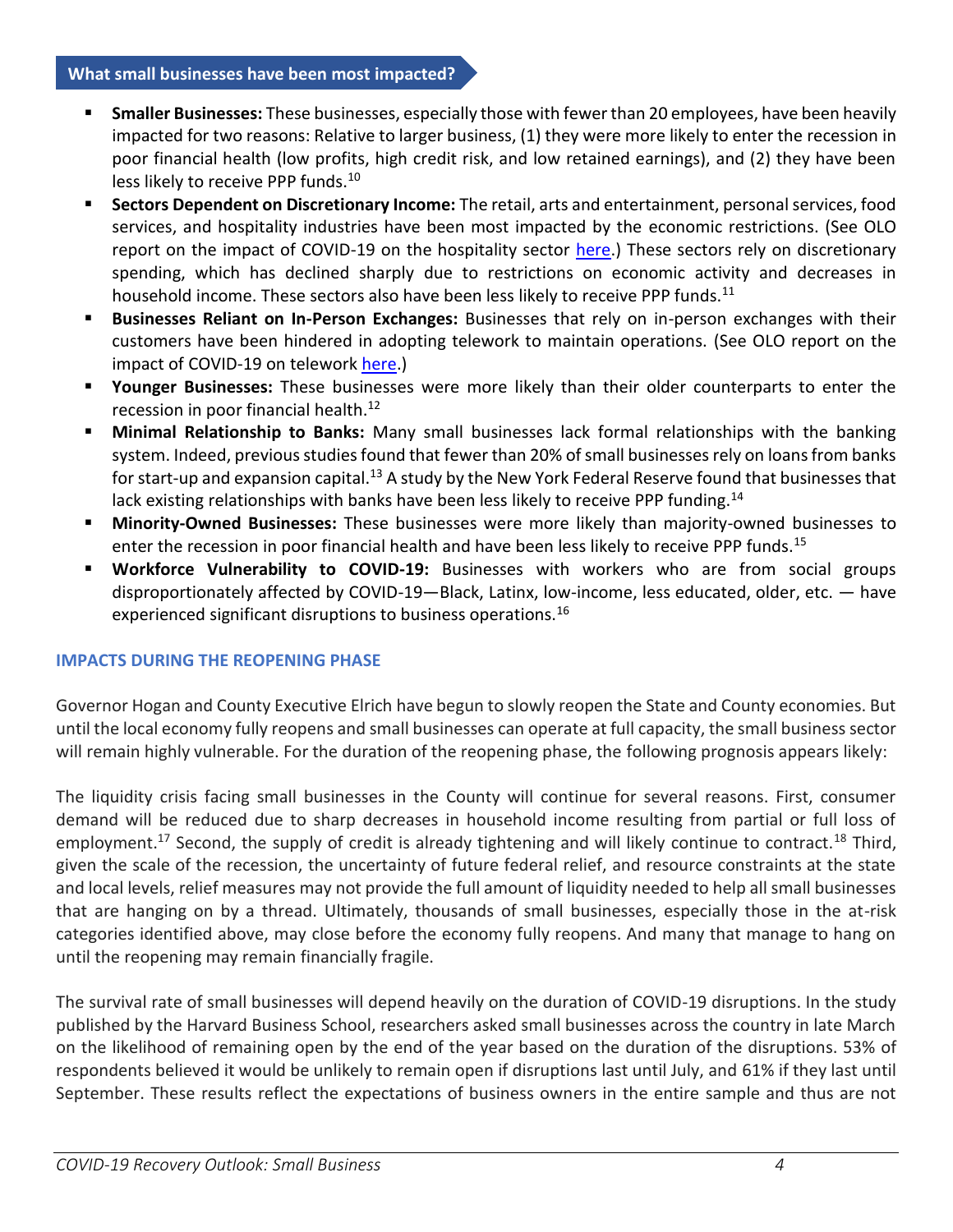specific to the County. However, extrapolating the findings to the County suggest that more than 14,000 of small businesses could face grim prospects of survival if severe disruptions continue until July and September.

## **IMPACTS DURING THE RECOVERY PHASE**

A large number of small businesses will likely close during the remainder of the economic disruptions. What will be the impact of this development during the eventual economic recovery? To be sure, entrepreneurs will start new businesses that will replace some of the small businesses lost during the pandemic-induced recession. The creation of new small businesses could be helped by emerging market conditions, such as low commercial property rents.<sup>19</sup> (See OLO report on the impact of COVID-19 on commercial real estate [here.](https://www.montgomerycountymd.gov/OLO/Resources/Files/2020%20Reports/COVID-19RecoveryOfficeIndustrialCommercialRealEstate.pdf)) However, it is far from certain that market conditions on their own will restore the local small business sector to its previous position in the County economy. Compared to larger firms, small businesses have been much harder hit by the recession and may continue to close at significantly higher rates. As occurred in the Great Recession, mass small business closures in this recession will accelerate long-standing trends of declining small business formation and increasing reliance on large firms for employment.<sup>20</sup> In other words, this crisis could "further shift the balance of power  $-$  and jobs  $-$  toward big businesses" both in the County and nation at large.<sup>21</sup>

The potential for the County economy to become substantially less reliant on the small business sector would create significant economic and social costs. Economically, the decline of small business could undermine job creation and innovation, and may prevent individuals from disadvantaged groups from harnessing their full economic potential.<sup>22</sup> Socially, a decline in small business employment could exacerbate the decades-long trend of declining social mobility for disadvantaged groups in the U.S. $^{23}$ 

# **TAKEAWAYS**

Without strategic interventions, the small business sector may not recover to its pre-pandemic state. How can County policy-makers assist small businesses? Major small business advocacy organizations largely agree on the forms of assistance their constituencies need to cope with the pandemic and recession.<sup>24</sup> These groups call on leaders across levels of government to take the following actions in the short-term:

- Provide and help small businesses access grants (not loans) from public and private sources.
- Provide and help small businesses access a wide range of business support services. These services include: guidance on how to protect employees and customers from COVID-19; technical training on website development, e-commerce, and social media; and guidance on how to modify business models (i.e. news ways of providing goods/services to customers).
- Expand programs to support workers by meeting their healthcare, housing, childcare and other needs.
- Help small businesses and entrepreneurs access *responsible* credit sources, namely mission-driven financial institutions with experience helping small businesses in distressed communities, such as Community Development Financial Institutions and "angel investors."

Given the severity of the economic recession, small businesses in the County will need these forms of assistance over the longer-term. In addition, County leaders might also consider creating a publicly-chartered nonprofit financial institution that is devoted to supporting local small business, similar to the Montgomery County Green Bank that was established to promote environmentally-friendly capital investment.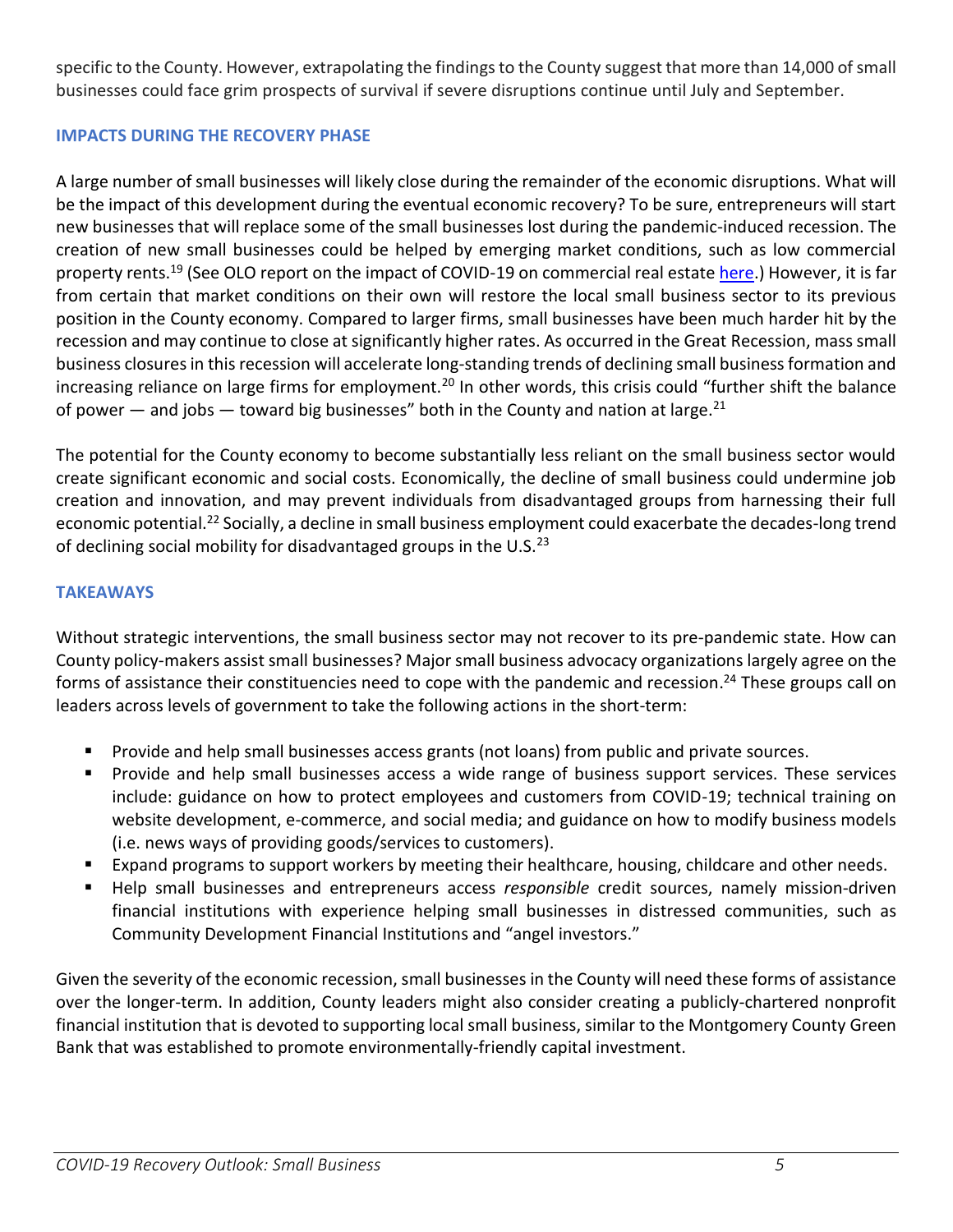## **Endnotes**

 $1$  Gita Gopinath, "The Great Lockdown: Worst Economic Downturn Since the Great Depression," IMFBlog, April 14, 2020, [https://blogs.imf.org/2020/04/14/the-great-lockdown-worst-economic-downturn-since-the-great-depression/.](https://blogs.imf.org/2020/04/14/the-great-lockdown-worst-economic-downturn-since-the-great-depression/)

<sup>2</sup> Montgomerycountymd.gov, Council Approves Emergency Relief Package for Local Employers and Vulnerable Residents, Montgomery County, Maryland,

[https://www2.montgomerycountymd.gov/mcgportalapps/Press\\_Detail.aspx?Item\\_ID=25104&Dept=1.](https://www2.montgomerycountymd.gov/mcgportalapps/Press_Detail.aspx?Item_ID=25104&Dept=1)

<sup>3</sup> Montgomery County Code defines principal place of business in the county as "A regular course of business commerce in the County by a business, along with any of the following: (1) The business has its physical business location(s) only in the County; or (2) The business has physical business locations both in and outside of the County, and the County-based location(s) account for over 50% of the business's total number of employees, or over 50% of the business's gross sales." Montgomery County Code § 11B-2.4.72.

<sup>4</sup> County Council, Expedited Bill No. 16-20 Economic Development Fund – Public Health Emergency Grant – Established, Montgomery County Maryland,

[https://apps.montgomerycountymd.gov/ccllims/BillDetailsPage?RecordId=2655&fullTextSearch=16-2.0.](https://apps.montgomerycountymd.gov/ccllims/BillDetailsPage?RecordId=2655&fullTextSearch=16-2.0)

<sup>5</sup> Commerica.maryland.gov, Maryland Small Business COVID-19 Emergency Relief Loan Fund, Department of Commerce, Maryland, [https://commerce.maryland.gov/fund/maryland-small-business-covid-19-emergency-relief-loan-fund.](https://commerce.maryland.gov/fund/maryland-small-business-covid-19-emergency-relief-loan-fund)

<sup>6</sup> SBA.gov, Paycheck Protection Program, *https://www.sba.gov/funding-programs/loans/coronavirus-relief*[options/paycheck-protection-program#section-header-6.](https://www.sba.gov/funding-programs/loans/coronavirus-relief-options/paycheck-protection-program#section-header-6)

<sup>7</sup> Census Business Bureau, Local Business Profile, Montgomery County, Maryland, [https://cbb.census.gov/rae/#industry0=00&geoId=24031&geoType=county&view=report&reportType=detailed.](https://cbb.census.gov/rae/#industry0=00&geoId=24031&geoType=county&view=report&reportType=detailed)

<sup>8</sup> Alexander Bartik, et al, "How Are Small Businesses Adjusting to COVID-19? Early Evidence From a Survey," Working Paper 20-102, Harvard Business School, April 18, 2020[, https://hbswk.hbs.edu/item/how-are-small-businesses](https://hbswk.hbs.edu/item/how-are-small-businesses-adjusting-to-covid-19-early-evidence-from-a-survey)[adjusting-to-covid-19-early-evidence-from-a-survey](https://hbswk.hbs.edu/item/how-are-small-businesses-adjusting-to-covid-19-early-evidence-from-a-survey). See also Heather Long, "Small business used to define America's economy. The pandemic could change that forever." Washington Post, May 12, 2020, [https://www.washingtonpost.com/business/2020/05/12/small-business-used-define-americas-economy](https://www.washingtonpost.com/business/2020/05/12/small-business-used-define-americas-economy-pandemic-could-end-that-forever/)[pandemic-could-end-that-forever/.](https://www.washingtonpost.com/business/2020/05/12/small-business-used-define-americas-economy-pandemic-could-end-that-forever/)

<sup>9</sup> Portal.census.gov, Small Business Pulse Survey, Census Bureau, [https://portal.census.gov/pulse/data/#data.](https://portal.census.gov/pulse/data/#data)

<sup>10</sup> Bartik, et al, "How Are Small Businesses Adjusting"; Claire Kramer Mills and Jessica Battisto, "Can Small Firms Weather the Economic Effects of COVID-19?," Federal Reserve Bank of New York, April 7, 2020, [https://www.fedsmallbusiness.org/medialibrary/FedSmallBusiness/files/2020/covid-brief;](https://www.fedsmallbusiness.org/medialibrary/FedSmallBusiness/files/2020/covid-brief) Small Business Administration, Flash Report Small Business Administration's Implementation of the Paycheck Protection Program Requirements, Report No. 20-14, May 8, 2020[, https://www.sba.gov/sites/default/files/2020-05/SBA\\_OIG\\_Report\\_20-](https://www.sba.gov/sites/default/files/2020-05/SBA_OIG_Report_20-14_508.pdf) [14\\_508.pdf.](https://www.sba.gov/sites/default/files/2020-05/SBA_OIG_Report_20-14_508.pdf)

<sup>11</sup> Ibid. See also Sfullerinstitute.gmu.edu, "Washington Economy Watch," Stephen S. Fuller Institute, May 2020, [https://sfullerinstitute.gmu.edu/wp-content/uploads/2020/05/SFI\\_Economy\\_Watch\\_0520.pdf.](https://sfullerinstitute.gmu.edu/wp-content/uploads/2020/05/SFI_Economy_Watch_0520.pdf)

<sup>12</sup> Mills and Battisto, "Can Small Firms Weather the Economic Effects."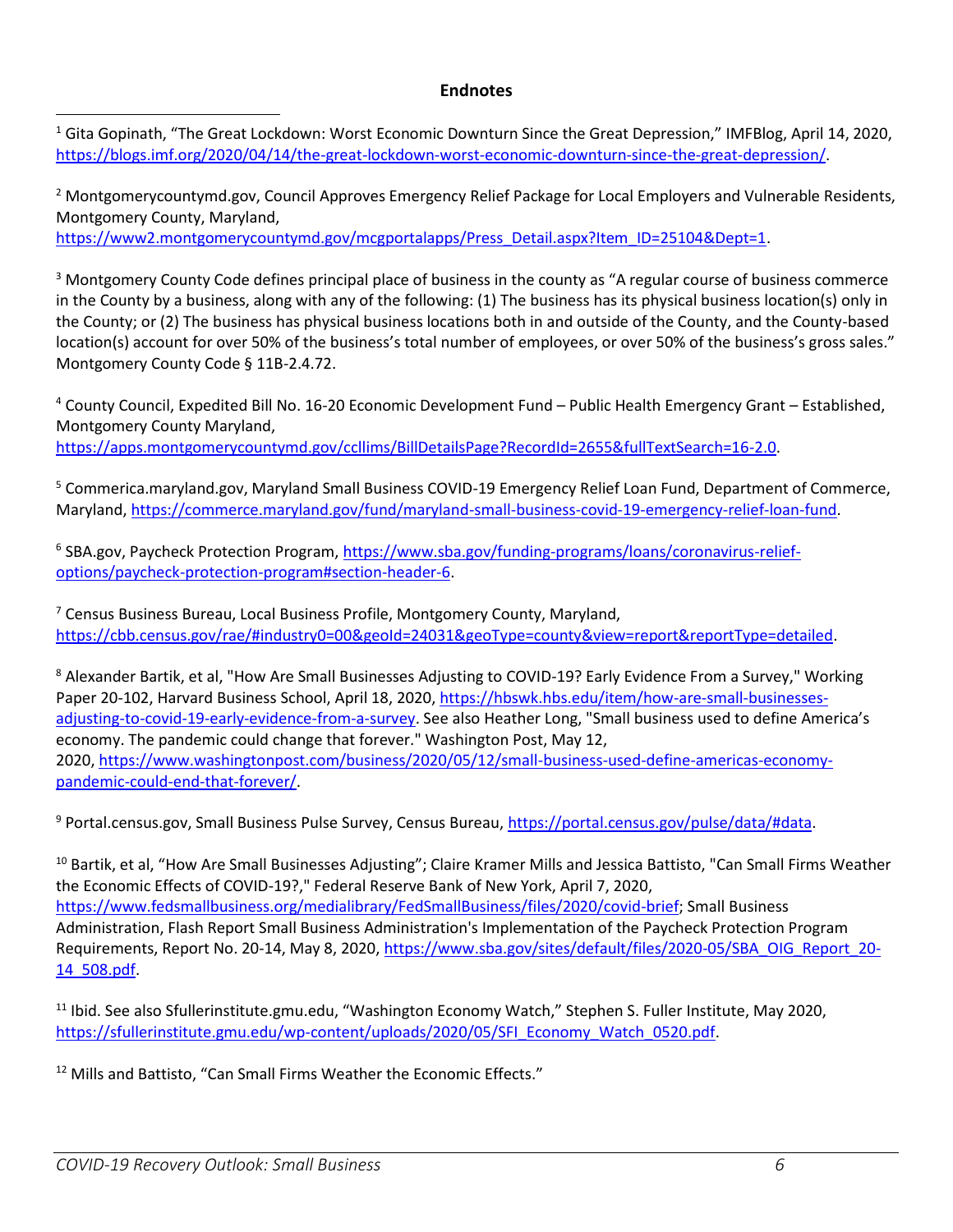<sup>13</sup> Robert W. Fairlie, Alicia M. Robb and David Robinson, "Black and White: Access to Capital among Minority-Owned Startups," Stanford Institute for Economic Policy Research Working Paper 17-003, December 15, 2016, [https://siepr.stanford.edu/sites/default/files/publications/17-003.pdf;](https://siepr.stanford.edu/sites/default/files/publications/17-003.pdf) Robert W. Fairlie, "Immigrant Entrepreneurs and Small Business Owners, and their Access to Financial Capital," Small Business Administration, May 2012, [https://advocacy.sba.gov/2012/05/01/immigrant-entrepreneurs-and-small-business-owners-and-their-access-to](https://advocacy.sba.gov/2012/05/01/immigrant-entrepreneurs-and-small-business-owners-and-their-access-to-financial-capital/)[financial-capital/.](https://advocacy.sba.gov/2012/05/01/immigrant-entrepreneurs-and-small-business-owners-and-their-access-to-financial-capital/)

<sup>14</sup> Haoyang Liu and Desi Volker, "Where Have the Paycheck Protection Loans Gone So Far?," Liberty Street Economics, May 6, 2020[, https://libertystreeteconomics.newyorkfed.org/2020/05/where-have-the-paycheck-protection-loans](https://libertystreeteconomics.newyorkfed.org/2020/05/where-have-the-paycheck-protection-loans-gone-so-far.html)[gone-so-far.html;](https://libertystreeteconomics.newyorkfed.org/2020/05/where-have-the-paycheck-protection-loans-gone-so-far.html)

<sup>15</sup> Mills and Battisto, "Can Small Firms Weather the Economic Effects."

<sup>16</sup> Susan Lund, et al, "Lives and livelihoods: Assessing the near-term impact of COVID-19 on US workers," McKinsey Global Institute, April 2020, [https://www.mckinsey.com/industries/public-sector/our-insights/lives-and-livelihoods](https://www.mckinsey.com/industries/public-sector/our-insights/lives-and-livelihoods-assessing-the-near-term-impact-of-covid-19-on-us-workers)[assessing-the-near-term-impact-of-covid-19-on-us-workers#.](https://www.mckinsey.com/industries/public-sector/our-insights/lives-and-livelihoods-assessing-the-near-term-impact-of-covid-19-on-us-workers)

<sup>17</sup> Leslie Rubin and Stephanie Bryant, "COVID-19 Unemployment Update," Office of Legislative Oversight, Montgomery County, Maryland, June 5, 2020,

[https://www.montgomerycountymd.gov/OLO/Resources/Files/2020%20Reports/UnemploymentOverview10.pdf.](https://www.montgomerycountymd.gov/OLO/Resources/Files/2020%20Reports/UnemploymentOverview10.pdf)

<sup>18</sup> Federalreserve.gov, "The April 2020 Senior Loan Officer Opinion Survey on Bank Lending Practices," Federal Reserve, May 4, 2020[, https://www.federalreserve.gov/data/documents/sloos-042020-fullreport.pdf.](https://www.federalreserve.gov/data/documents/sloos-042020-fullreport.pdf) See also Jessica Dickler, "For cash-strapped Americans, loans are hard to come by," CNBC, May 12, 2020, [https://www.cnbc.com/2020/05/12/amid-the-coronavirus-consumer-loans-are-in-short-supply.html.](https://www.cnbc.com/2020/05/12/amid-the-coronavirus-consumer-loans-are-in-short-supply.html)

<sup>19</sup> Alan Ehrenhalt, "Will COVID-19 End the Downturn Comeback? Don't Bet on It," Governing, May 27, 2020, [https://www.governing.com/assessments/Will-COVID-19-End-the-Downtown-Comeback-Dont-Bet-on-](https://www.governing.com/assessments/Will-COVID-19-End-the-Downtown-Comeback-Dont-Bet-on-It.html?utm_term=Will%20COVID-19%20End%20the%20Downtown%20Comeback%20Don%27t%20Bet%20on%20It.&utm_campaign=Will%20COVID-19%20End%20the%20Downtown%20Comeback%20Don%27t%20Bet%20on%20It.&utm_content=email&utm_source=Act-On+Software&utm_medium=email)[It.html?utm\\_term=Will%20COVID-](https://www.governing.com/assessments/Will-COVID-19-End-the-Downtown-Comeback-Dont-Bet-on-It.html?utm_term=Will%20COVID-19%20End%20the%20Downtown%20Comeback%20Don%27t%20Bet%20on%20It.&utm_campaign=Will%20COVID-19%20End%20the%20Downtown%20Comeback%20Don%27t%20Bet%20on%20It.&utm_content=email&utm_source=Act-On+Software&utm_medium=email)

[19%20End%20the%20Downtown%20Comeback%20Don%27t%20Bet%20on%20It.&utm\\_campaign=Will%20COVID-](https://www.governing.com/assessments/Will-COVID-19-End-the-Downtown-Comeback-Dont-Bet-on-It.html?utm_term=Will%20COVID-19%20End%20the%20Downtown%20Comeback%20Don%27t%20Bet%20on%20It.&utm_campaign=Will%20COVID-19%20End%20the%20Downtown%20Comeback%20Don%27t%20Bet%20on%20It.&utm_content=email&utm_source=Act-On+Software&utm_medium=email)[19%20End%20the%20Downtown%20Comeback%20Don%27t%20Bet%20on%20It.&utm\\_content=email&utm\\_source=A](https://www.governing.com/assessments/Will-COVID-19-End-the-Downtown-Comeback-Dont-Bet-on-It.html?utm_term=Will%20COVID-19%20End%20the%20Downtown%20Comeback%20Don%27t%20Bet%20on%20It.&utm_campaign=Will%20COVID-19%20End%20the%20Downtown%20Comeback%20Don%27t%20Bet%20on%20It.&utm_content=email&utm_source=Act-On+Software&utm_medium=email) [ct-On+Software&utm\\_medium=email.](https://www.governing.com/assessments/Will-COVID-19-End-the-Downtown-Comeback-Dont-Bet-on-It.html?utm_term=Will%20COVID-19%20End%20the%20Downtown%20Comeback%20Don%27t%20Bet%20on%20It.&utm_campaign=Will%20COVID-19%20End%20the%20Downtown%20Comeback%20Don%27t%20Bet%20on%20It.&utm_content=email&utm_source=Act-On+Software&utm_medium=email)

<sup>20</sup> Bls.gov, Business Employment Dynamics: Entrepreneurship and the U.S. Economy, U.S. Bureau of Labor Statistics, [https://www.bls.gov/bdm/entrepreneurship/entrepreneurship.htm.](https://www.bls.gov/bdm/entrepreneurship/entrepreneurship.htm) See also Bls.gov, Chart 7. Percent distribution of private sector employment by size of firm, 1993–2015, in percent, [https://www.bls.gov/bdm/entrepreneurship/bdm\\_chart7.](https://www.bls.gov/bdm/entrepreneurship/bdm_chart7)

<sup>21</sup> Heather Long, "Small business used to define America's economy. The pandemic could change that forever." Washington Post, May 12, 2020, [https://www.washingtonpost.com/business/2020/05/12/small-business-used-define](https://www.washingtonpost.com/business/2020/05/12/small-business-used-define-americas-economy-pandemic-could-end-that-forever/)[americas-economy-pandemic-could-end-that-forever/.](https://www.washingtonpost.com/business/2020/05/12/small-business-used-define-americas-economy-pandemic-could-end-that-forever/)

 $22$  Businessnewsdaily.com, "Small Business is Good for Local Economies; Big Business Is Not, Researchers Say," Business News Daily, February 26, 2020, [https://www.businessnewsdaily.com/1298-small-business-good-for-economy.html.](https://www.businessnewsdaily.com/1298-small-business-good-for-economy.html)

<sup>23</sup> Aparna Mathur, "The U.S. Does Poorly On Yet Another Metric of Economic Mobiity," Forbes, July 16, 2018, [https://www.forbes.com/sites/aparnamathur/2018/07/16/the-u-s-does-poorly-on-yet-another-metric-of-economic](https://www.forbes.com/sites/aparnamathur/2018/07/16/the-u-s-does-poorly-on-yet-another-metric-of-economic-mobility/#19dcf2a16a7b)[mobility/#19dcf2a16a7b.](https://www.forbes.com/sites/aparnamathur/2018/07/16/the-u-s-does-poorly-on-yet-another-metric-of-economic-mobility/#19dcf2a16a7b)

<sup>24</sup> Mainstreetalliance.org, "Main Street Recommendations for Pandemic Resilience," The Main Street Alliance, May 9, 2020[, https://www.mainstreetalliance.org/main\\_street\\_recommendations\\_for\\_pandemic\\_resilience;](https://www.mainstreetalliance.org/main_street_recommendations_for_pandemic_resilience)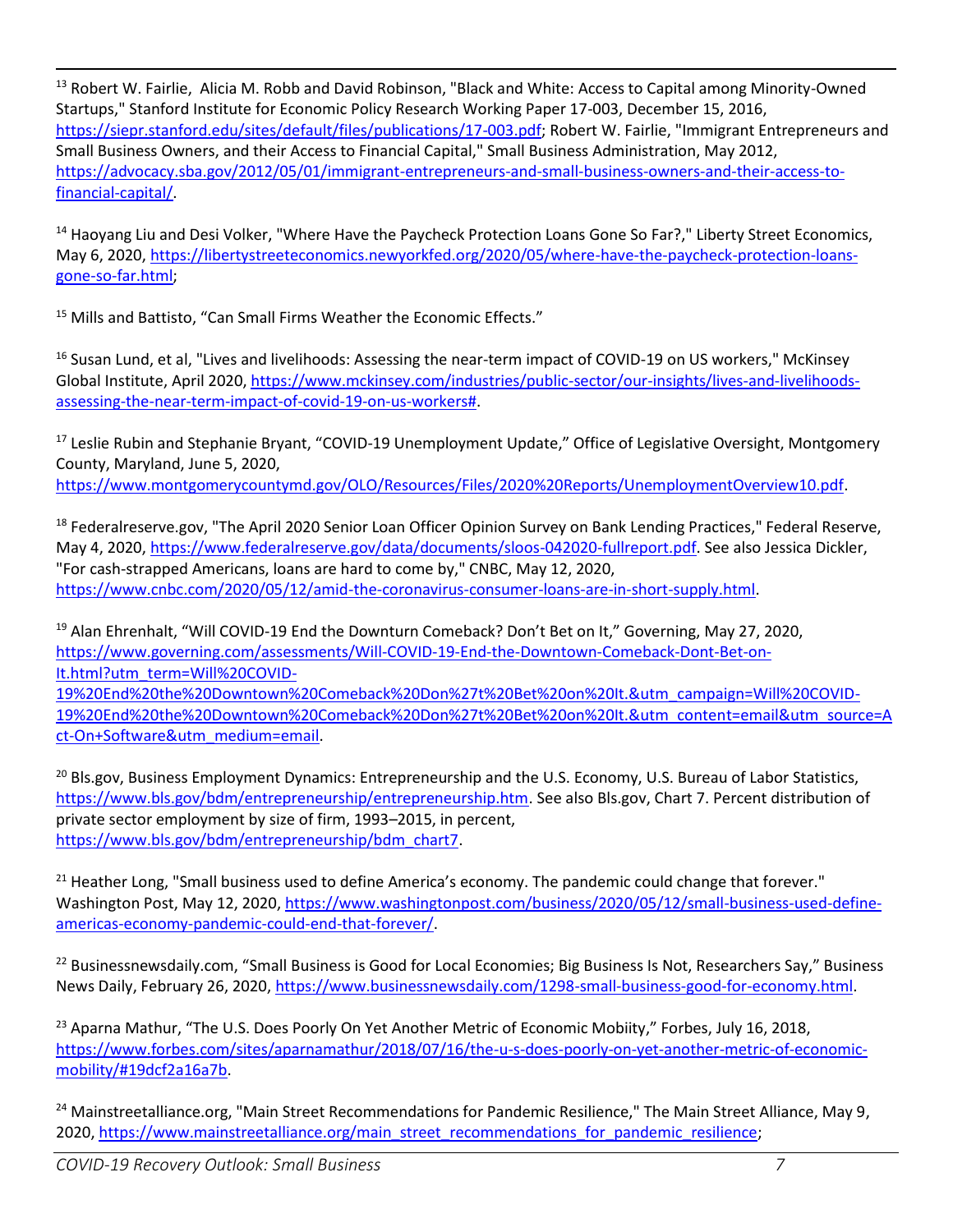Smallbusinessmajority.org, "Small business needs during and after the coronavirus crisis: A roadmap to recovery," Small Business Majority, May 19, 2020, [https://smallbusinessmajority.org/sites/default/files/research-reports/Small-business](https://smallbusinessmajority.org/sites/default/files/research-reports/Small-business-needs-during-and-after-the-coronavirus-crisis.pdf)[needs-during-and-after-the-coronavirus-crisis.pdf;](https://smallbusinessmajority.org/sites/default/files/research-reports/Small-business-needs-during-and-after-the-coronavirus-crisis.pdf) Michael Powe and Matthew Wagner, "The Impact of COVID-19 on Small Businesses," Main Street America, April 2020, [https://higherlogicdownload.s3.amazonaws.com/NMSC/390e0055-](https://higherlogicdownload.s3.amazonaws.com/NMSC/390e0055-2395-4d3b-af60-81b53974430d/UploadedImages/Resource_Center/COVID_19/NMSC57_MSA_COVID19IMAPCTSURVEY_F.pdf) [2395-4d3b-af60-](https://higherlogicdownload.s3.amazonaws.com/NMSC/390e0055-2395-4d3b-af60-81b53974430d/UploadedImages/Resource_Center/COVID_19/NMSC57_MSA_COVID19IMAPCTSURVEY_F.pdf)

[81b53974430d/UploadedImages/Resource\\_Center/COVID\\_19/NMSC57\\_MSA\\_COVID19IMAPCTSURVEY\\_F.pdf.](https://higherlogicdownload.s3.amazonaws.com/NMSC/390e0055-2395-4d3b-af60-81b53974430d/UploadedImages/Resource_Center/COVID_19/NMSC57_MSA_COVID19IMAPCTSURVEY_F.pdf)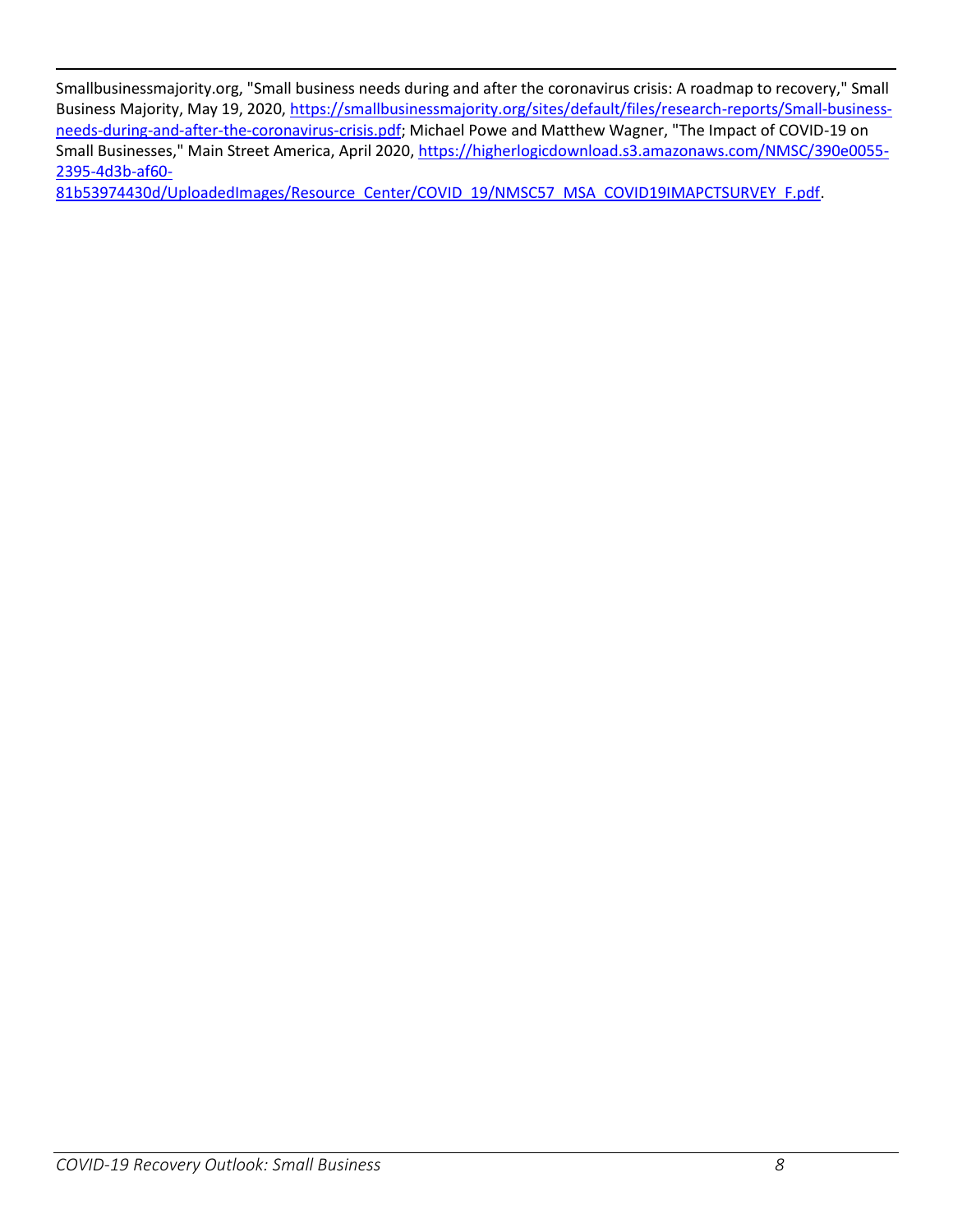#### **APPENDIX**

| <b>Number of Employees</b> | <b>Number of Businesses</b>             | Percentage                 | <b>Cumulative Percentage</b> |
|----------------------------|-----------------------------------------|----------------------------|------------------------------|
| $1$ to $4$                 | 15,617                                  | 56.9%                      | 56.8%                        |
| 5 to 9                     | 4,646                                   | 16.9%                      | 73.8%                        |
| 10 to 19                   | 3,205                                   | 11.7%                      | 85.5%                        |
| 20 to 49                   | 2,403                                   | 8.8%                       | 94.2%                        |
| 50 to 99                   | 883                                     | 3.2%                       | 97.4%                        |
| 100 to 249                 | 508                                     | 1.9%                       | 99.3%                        |
| 250 to 499                 | 134                                     | 0.5%                       | 99.8%                        |
| 500 to 999                 | 37                                      | 0.1%                       | 99.9%                        |
| 1000 or more               | 27                                      | 0.1%                       | 100.0%                       |
| Total<br>$\sim$<br>- - -   | 27460<br>- - -<br>$ -$<br>$\sim$ $\sim$ | 100.0%<br>$\sim$<br>$\sim$ | 100.0%<br>.                  |

## **A. County Businesses by Number of Employees (2007)**

Data Source: Census Business Builder. Local Business Profile - Montgomery County, Maryland.

## **B. Results from the Census Small Business Pulse Survey for the Washington D.C. Metropolitan Area**



# Figure 1. Overall, how has this business been affected by the COVID-19 pandemic?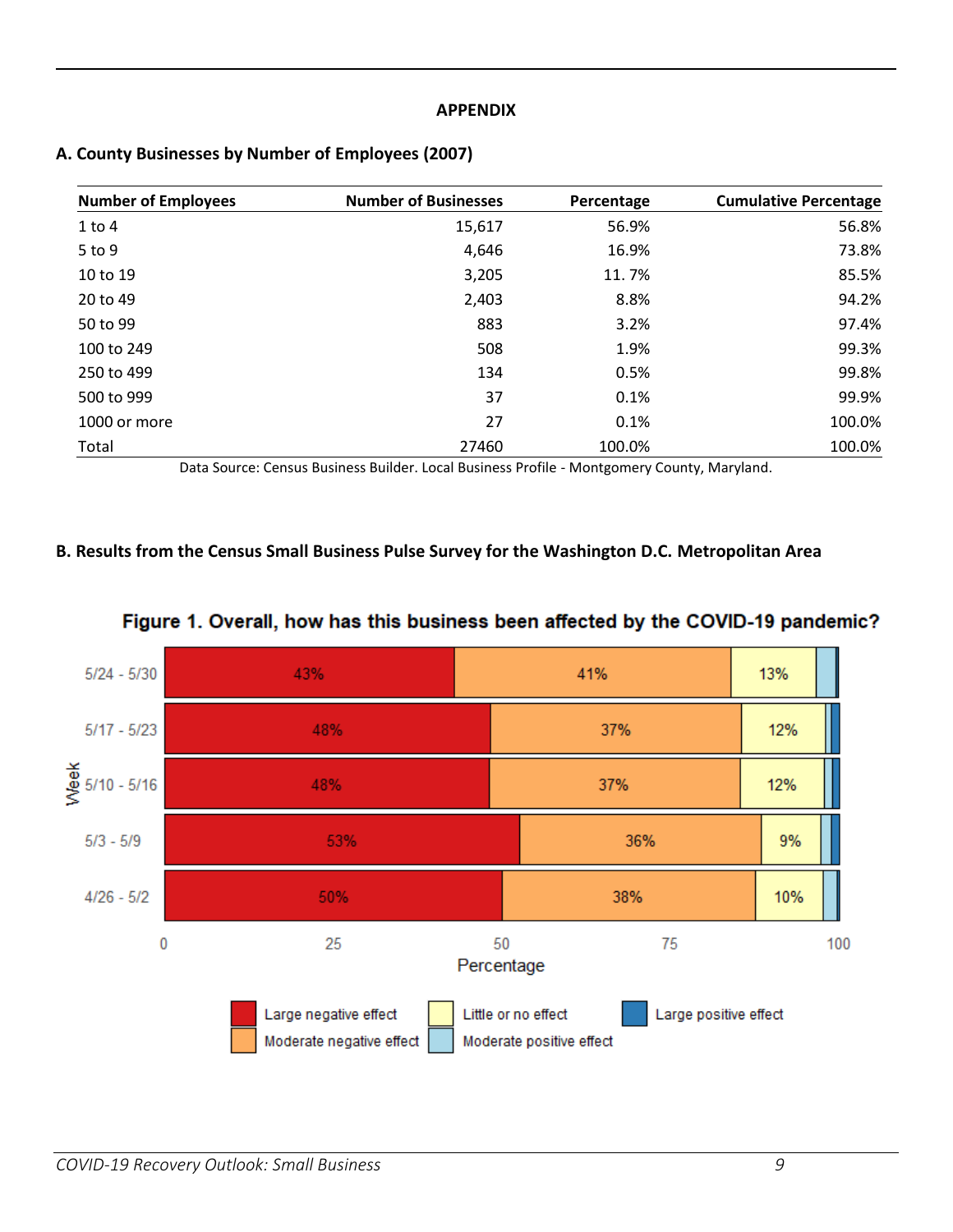

# Figure 2. In the last week, did this business experience a change in operating revenues?

Figure 3. In the last week, did this business temporarily close any of its locations for at least one day?

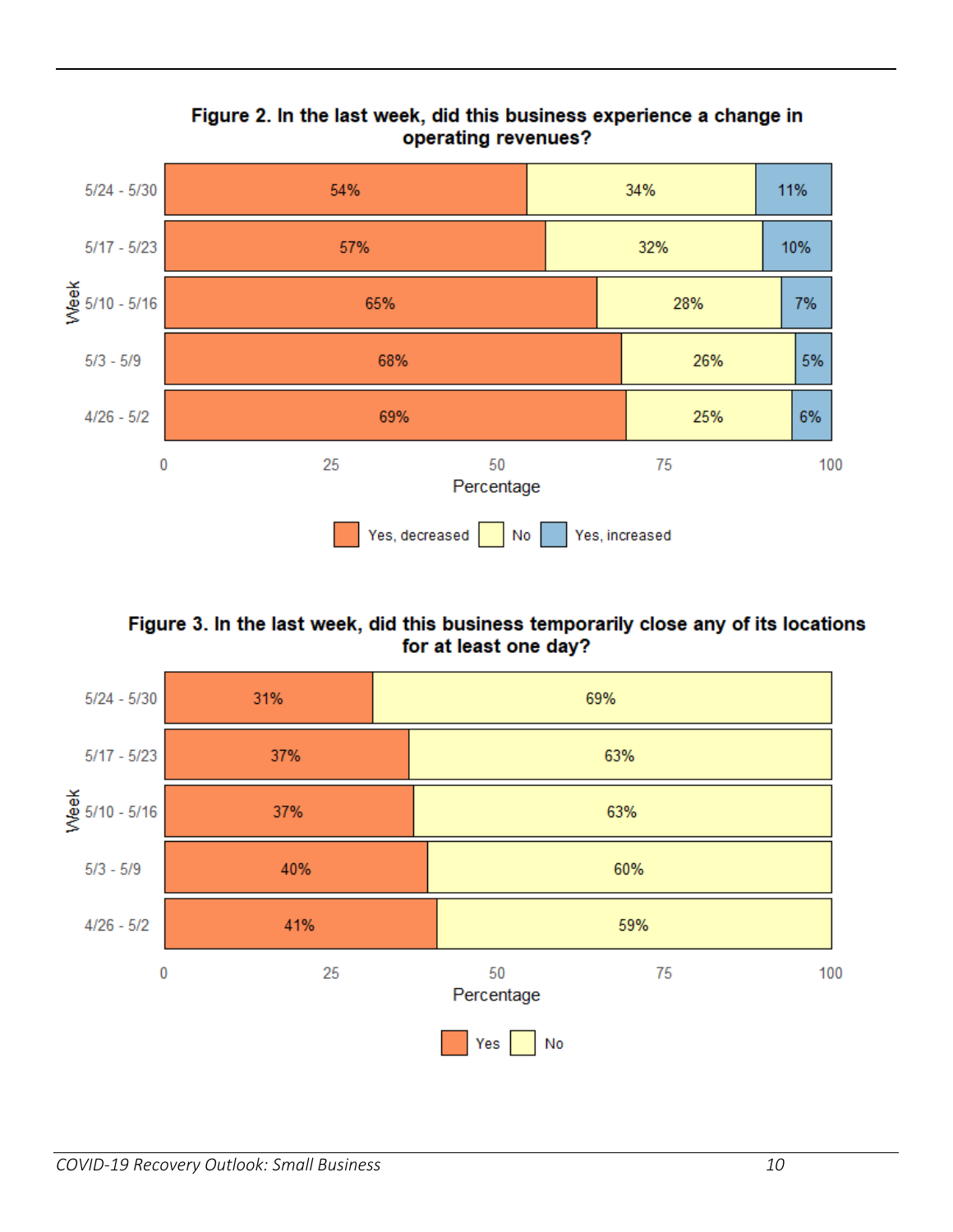

# Figure 4. In the last week, did this business have a change in the number of paid employees?

Figure 5. In the last week, did this business have a change in the total number of hours worked by paid employees?

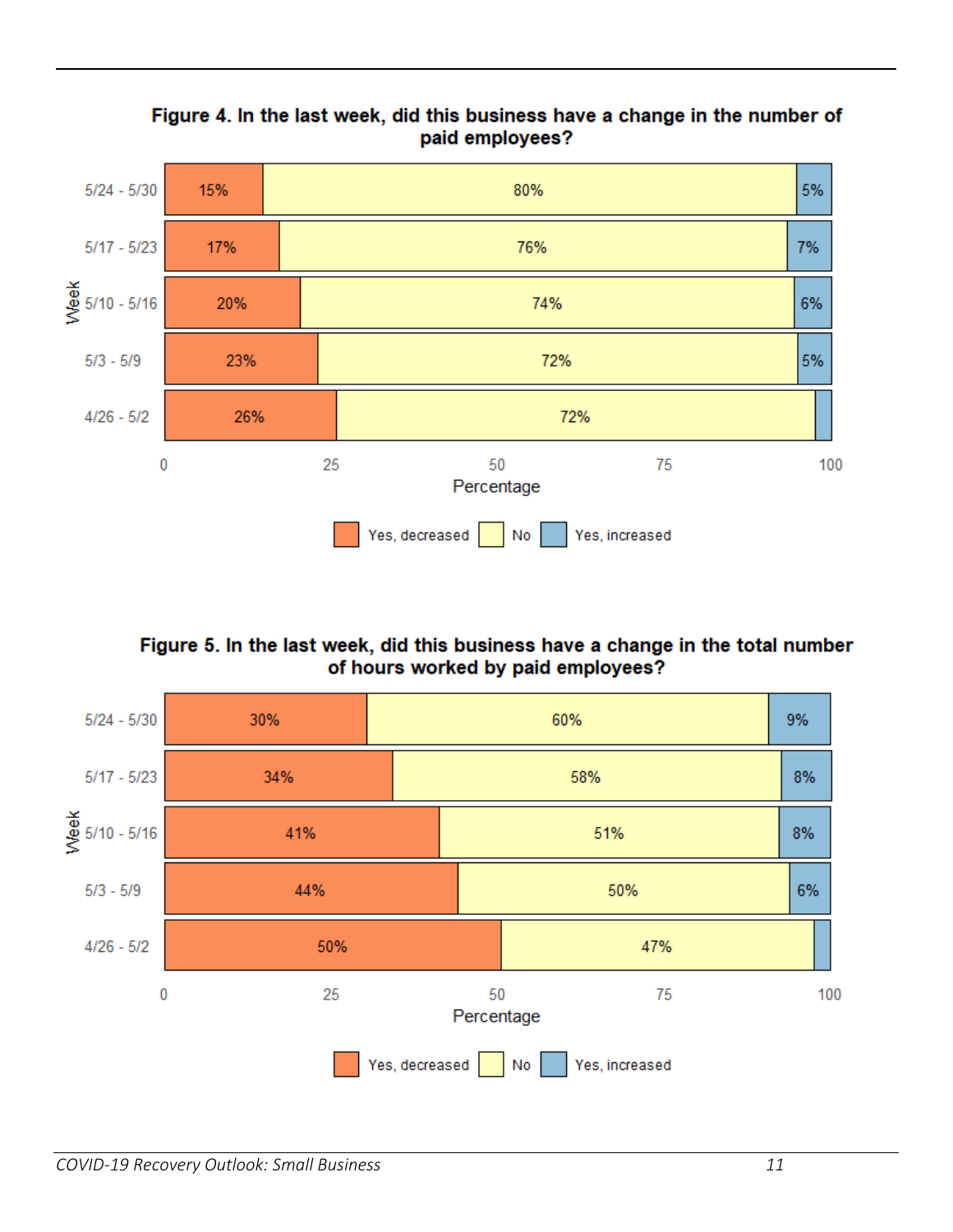



# Figure 7. In the last week, did this business shift to the production of other goods or services?

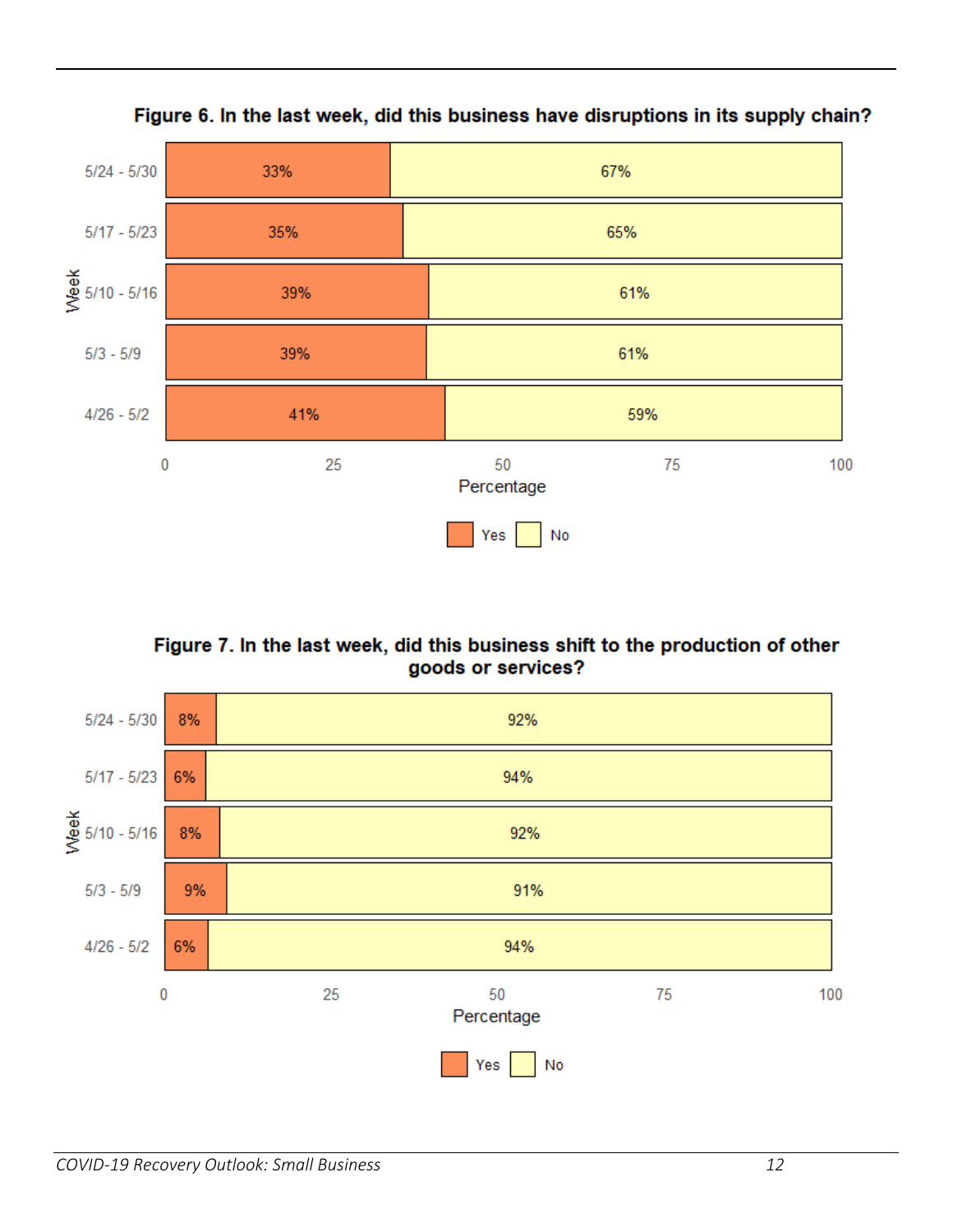

# Figure 9. How would you describe the current availability of cash on hand for this business? Currently, cash on hand will cover:

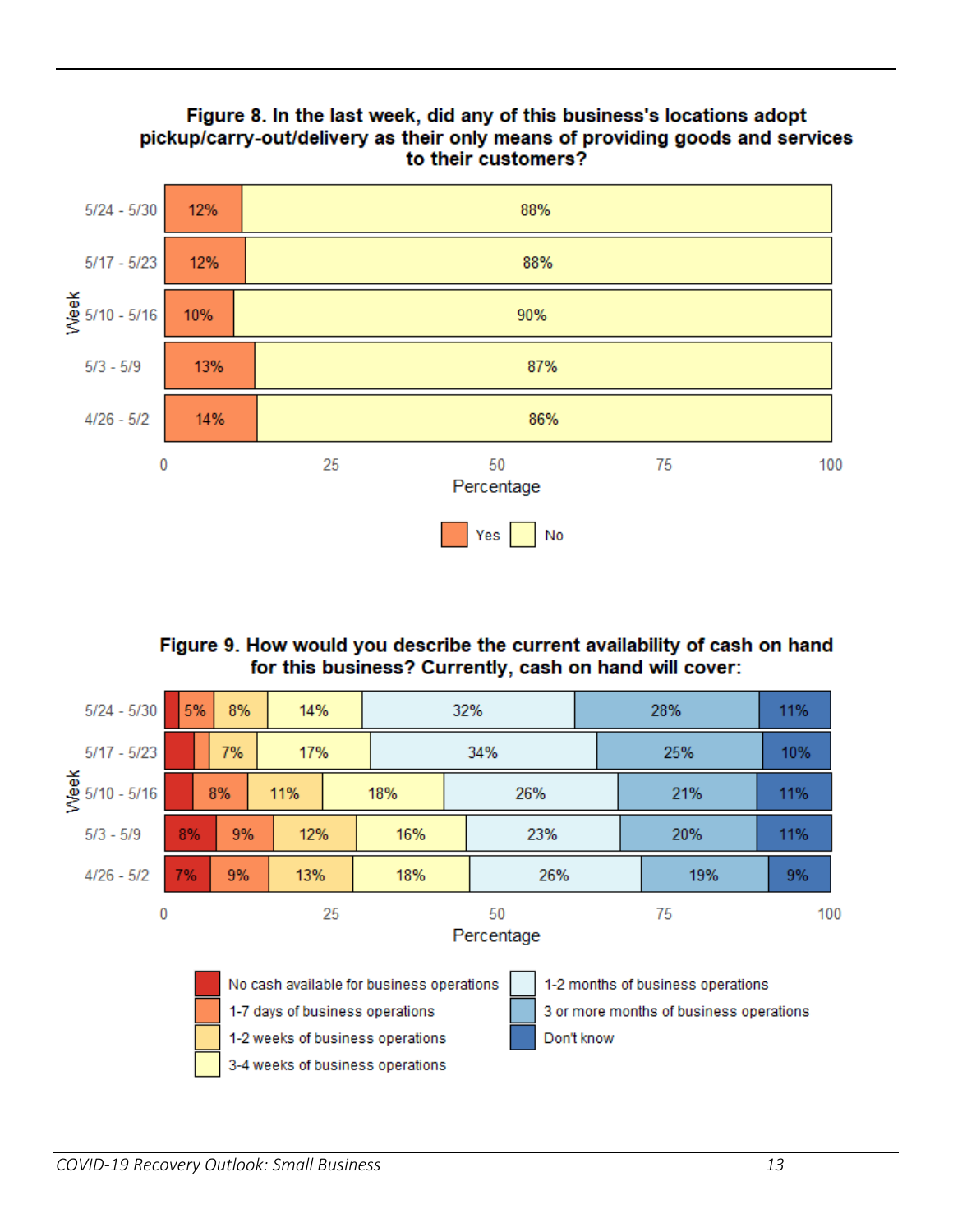

# Figure 11. Since March 13,2020, has this business missed any other scheduled payments, not including loans? Examples of other scheduled payments include rent, utilities, and payroll.

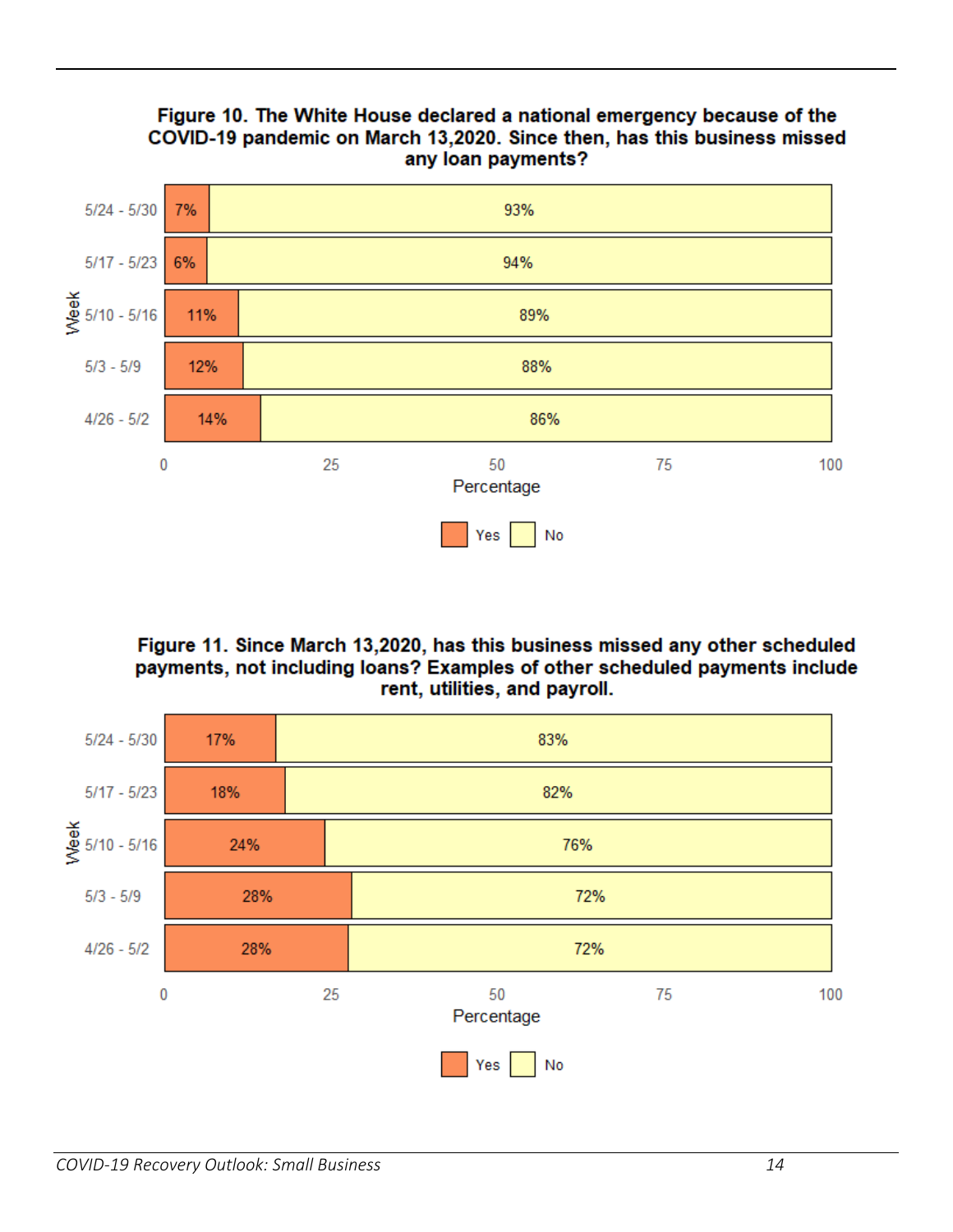

#### Figure 12. Since March 13,2020, has this business requested financial assistance from any of the following sources?